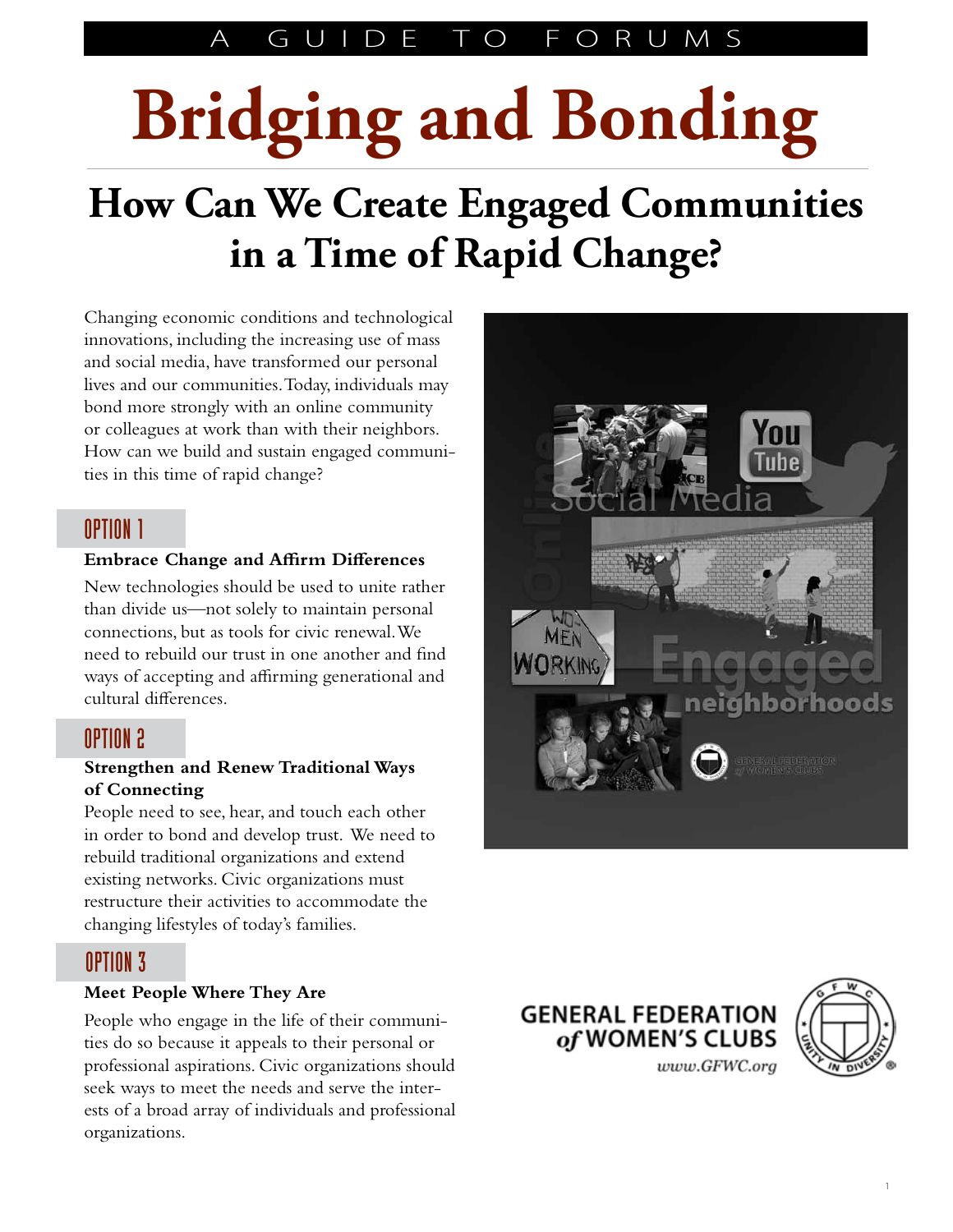# **National Issues Forums and Study Guides**

#### **Why are we here? What are we going to do?**

We are here to move toward a public decision on a difficult issue through CHOICE WORK.

#### **How do we do that?**

We do that by engaging in a deliberative dialogue in which we:

- understand the PROS and CONS of each option—its benefits, drawbacks, and trade-offs.
- know the STRATEGIC FACTS and how they affect the way the group thinks about each option.
- get beyond the initial positions people hold to their deeper motivations the things they consider to be the most valuable in everyday life.
- weigh carefully the views of others and appreciate the impact various options would have on what others consider valuable.
- WORK THROUGH the conflicting emotions that arise when various options pull and tug on what people consider valuable.

# **Organizing Forums**

Many NIF groups choose to organize single forums around issues of concern in their communities. Most single forums last two to two-and-a-half hours.

Other groups, however, plan for multiple sessions or study circles to allow participants greater opportunity to examine issues in depth. Some groups set aside time for two meetings while others might devote a separate session to each option.And still others plan ahead for a session after the forum for participants to come back together and consider next steps.

In some communities, people begin their examination of an issue in a large-group forum and then break off into smaller groups for subsequent sessions. The reverse is also helpful—starting in small groups and culminating in a larger community forum.

The purpose of forums is to encourage public deliberation. The needs of your community will drive the schedule in which deliberation can best occur.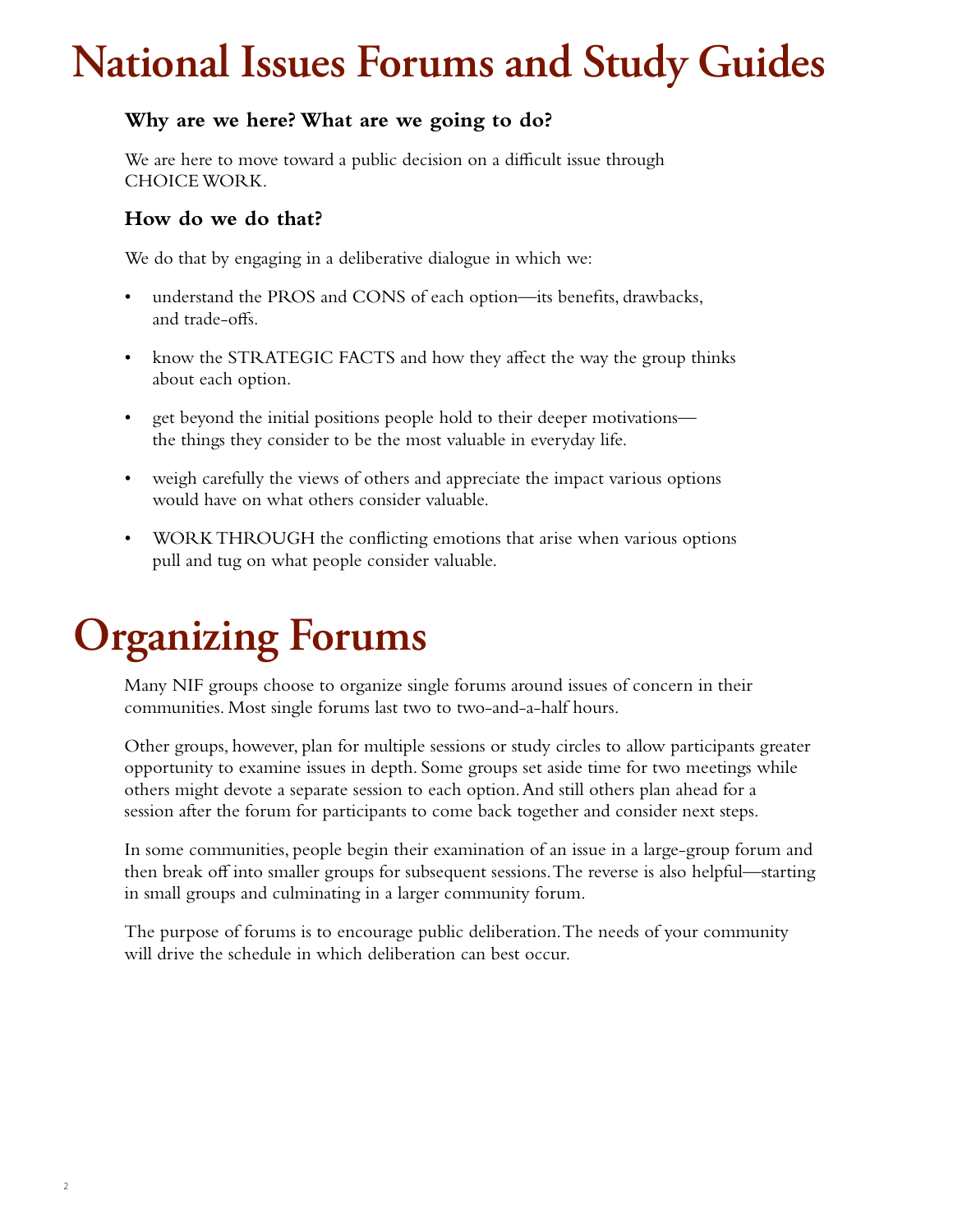# **Stages of a Forum**

#### **Welcome**

The convenor or moderator introduces the program.

#### **Ground rules**

Participants and the moderator review desired outcomes and agree on ground rules.

#### **Getting started**

One good way to start is for participants to take a few minutes to talk about their personal experiences with the issue and tell their stories. Sometimes the convenor or moderator begins by showing a starter video that reviews the problems underlying the issue.

#### **Deliberation**

Participants examine all the choices.An approximately equal amount of time should be spent on each choice.

#### **Ending the forum**

Participants reflect on what has been achieved.

#### **Questionnaire**

Participants complete the questionnaire.

### **If This Is Your First Experience as a Moderator**

#### **You don't have to be an expert on the issue.**

Read the issue guide thoroughly. Consider questions that get to the heart of the issue and think through the essence of each option. This is a critical part of preparation.

#### **Stay focused on what the forum is about—deliberation.**

Ask questions that probe the underlying motivations of each option, the trade-offs it might require, and the willingness of the participants to recognize them. (Sample questions are on Page 5.) Listen to others.

#### **Keep the discussion moving and focused on the issue.**

Sometimes it's hard to move on to another approach when there is so much more that could be said. But in order to make progress, participants need time to weigh all the major options fairly.

#### **Reserve ample time for reflections on the forum.**

In many ways, this is the most important work the group will do. The moderator will provide reminders that time is passing, but it is up to all the participants to help preserve the time to reflect on what they have said and what they might want to do about it.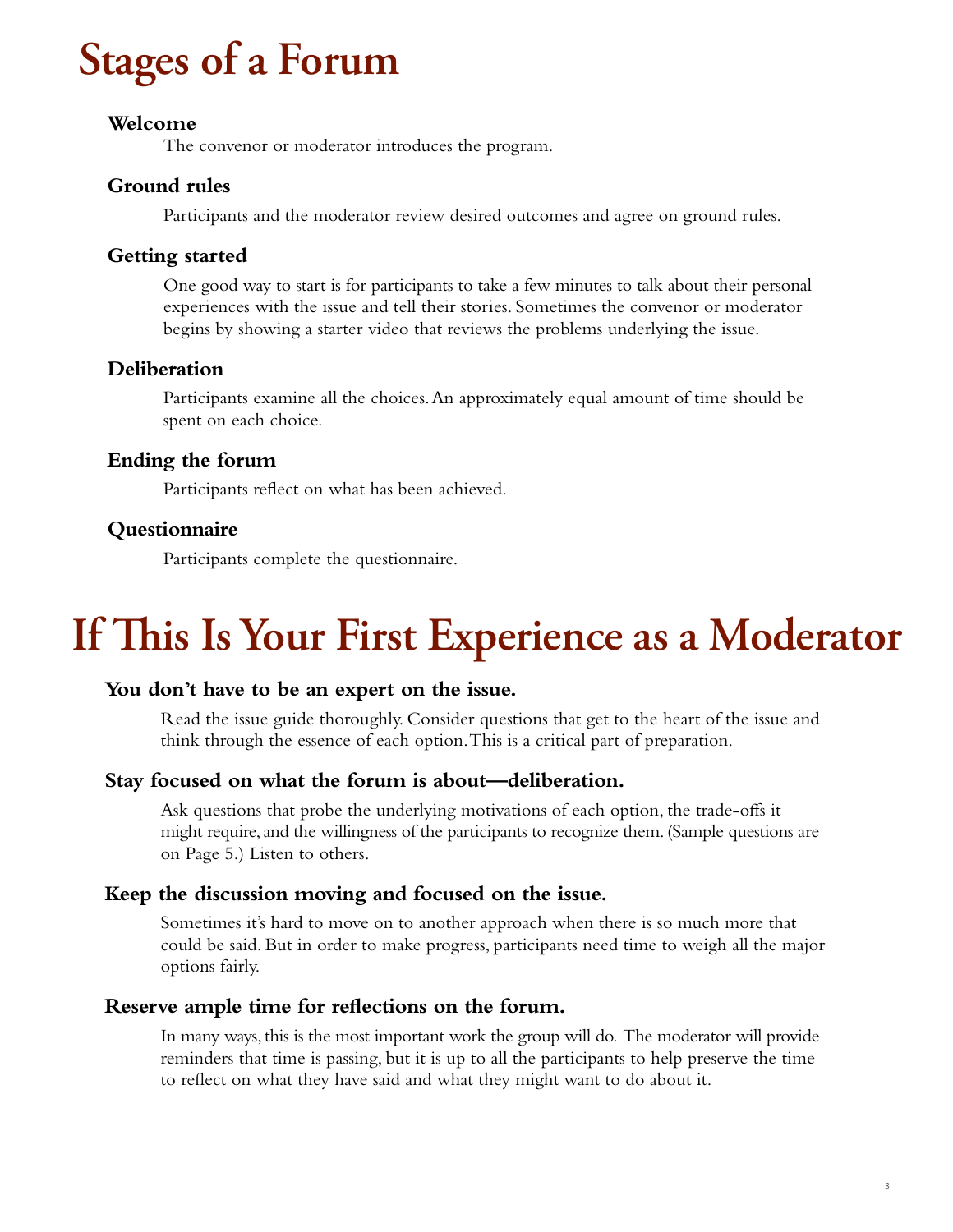# **Beginning a Forum**

### **Before the deliberation begins, it is important for participants to review guidelines for their discussion. They should agree that**:

- • everyone is encouraged to participate,
- no one or two individuals should dominate,
- the discussion should focus on the options,
- all the major options should be considered fairly,
- they will maintain an open and respectful atmosphere for the discussion, and
- they will listen to each other.

# **Ending a Forum**

**Before ending a forum, take a few minutes to reflect, both individually and as a group, on what has been achieved. Consider the following kinds of questions:**

#### **I. Individual reflections**

 How has your thinking about the issue changed? How has your thinking about other peoples' views changed?

How has your perspective changed as a result of what you heard in this forum?

#### **II. Group reflections**

What didn't we work through?

Can we identify any shared sense of purpose or direction?

Which trade-offs are we willing to make to move in a shared direction?

Which are we unwilling to make?

#### **III. Next-step reflections**

What do we still need to talk about?

How can we use what we learned about ourselves in this forum?

Do we want to meet again?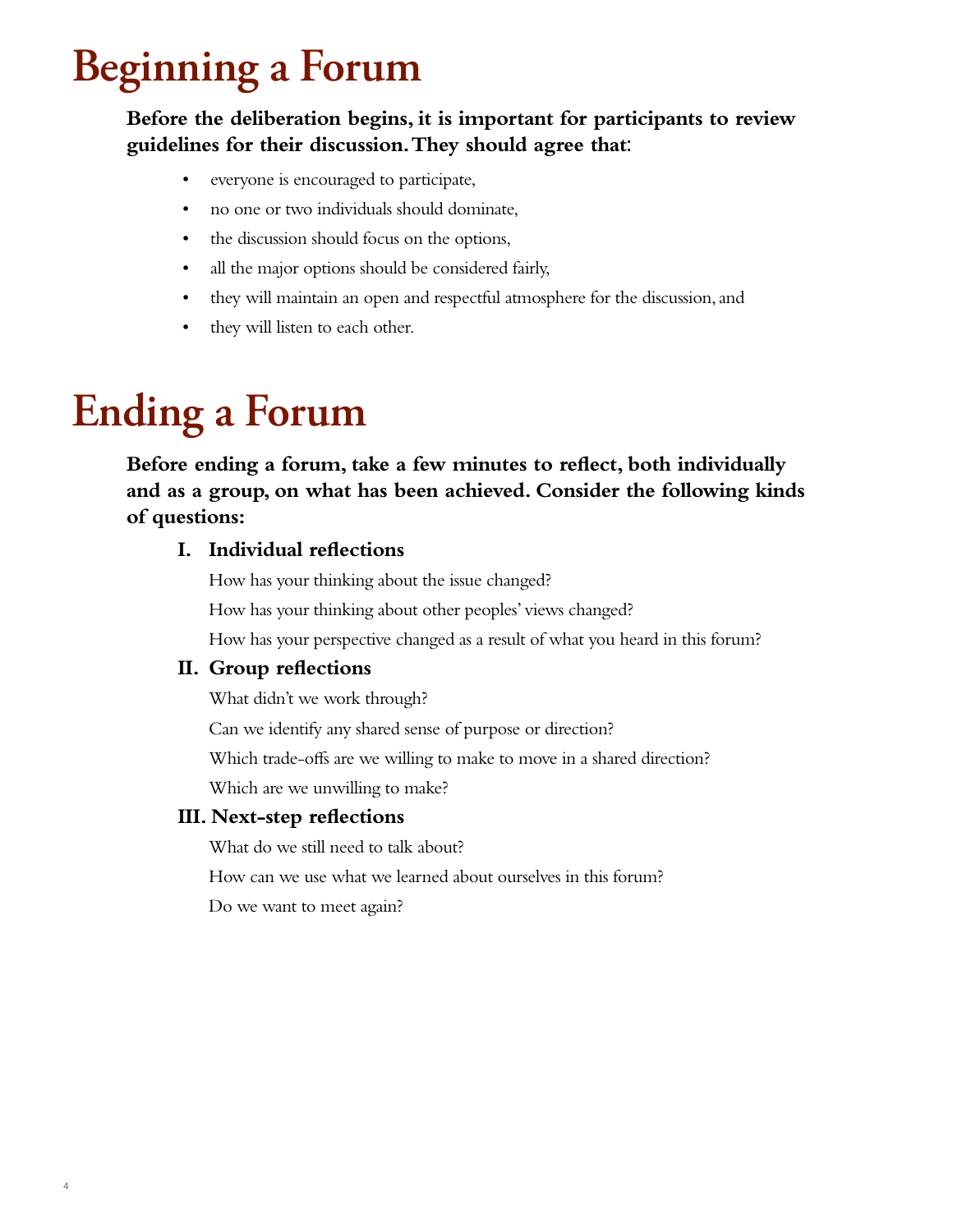### **Bridging and Bonding**

**How Can We Create Engaged Communities in a Time of Rapid Change?**

## **Questions to Promote Deliberation of the Issue**

As you examine this issue together you will undoubtedly think of questions that are at the heart of what makes the issue compelling. In some forums, certain questions might arise that could derail the deliberation by veering into partisan political debate. It will be important to remember that, as a group, you are dealing with broader underlying concerns that are not defined by party affiliation and that your work here is to dig down to the basic values that define us as human beings and as Americans rather than as liberals and conservatives. It is helpful to consider, ahead of time, broad questions that need to be addressed in each option. Here are some examples:

### **Personal Stake**

- Can you share a personal story about your connection to your community? How has your connection changed over time?What has been rewarding? Surprising? Disappointing?
- If you are active in your community, what drew you to into this kind of engagement? If you aren't active, what do you see as the barriers?
- When is the last time that you met someone new from your community? What factors make meeting new people easier? More difficult?

### OPTION 1

### **Embrace Change and Affirm Differences**

- What has been your experience with social media? Do you use it mainly to connect with family and friends or do you think it can provide opportunities for creating new kinds of communities?
- Do you belong to a club or organization that uses social media? If so is it used to reach out to members or to the community-at-large? How can technological innovations enrich rather than undermine our ability to create the bonds and bridges of community?
- Do you tend to become involved with others in your community who share your lifestyle and values? If you do regularly engage with those who are different in terms of culture, ethnicity, or socioeconomic class, what made this possible or comfortable?
- What do you think has caused the breakdown in social trust? Do you think parents should teach children to be more trusting of people in general? What, if any, limits should be established?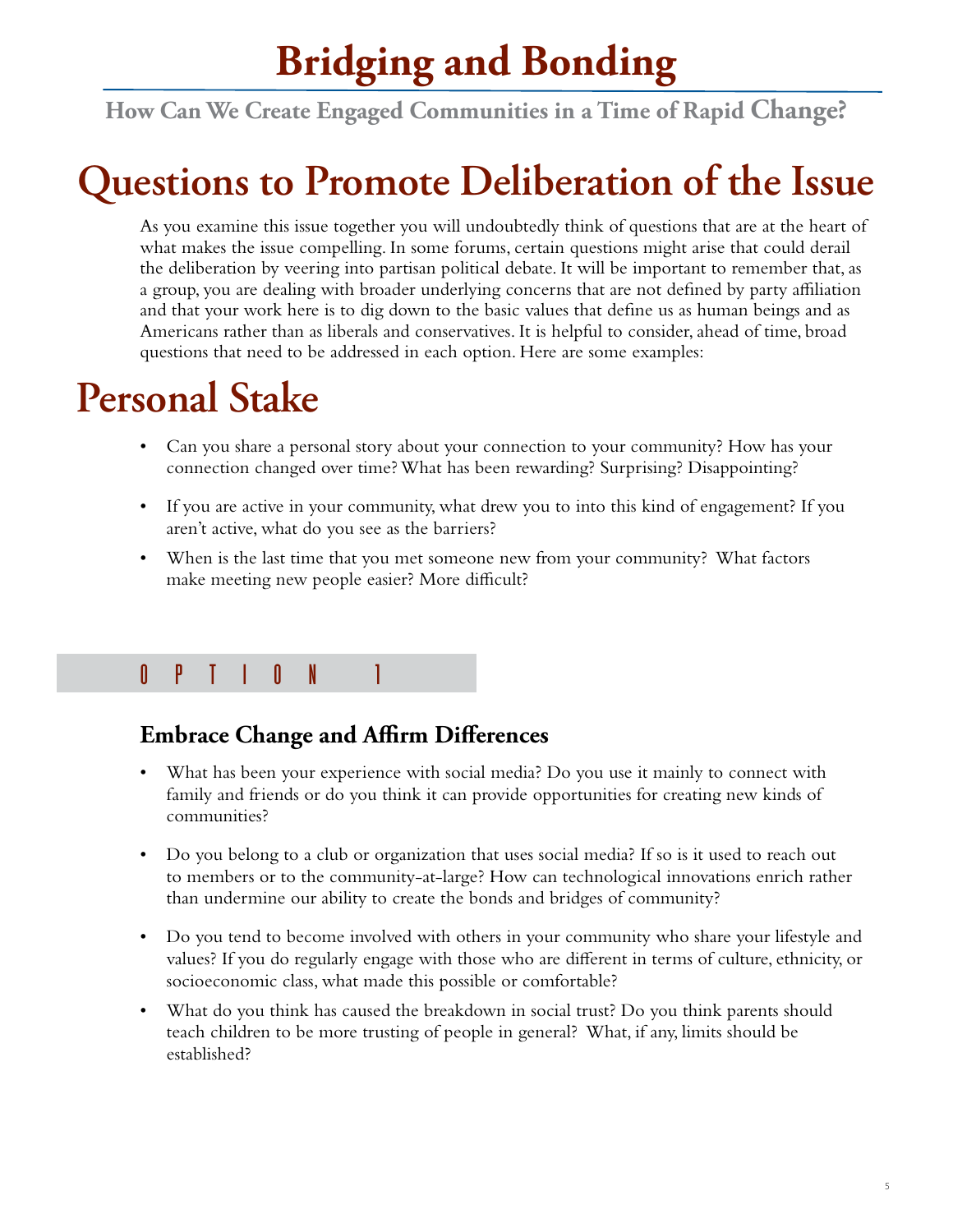### OPTION 2

#### **Strengthen and Renew Traditional Ways of Connecting**

- How important is in-person and face-to-face interaction in creating a sense of community spirit? Could you share a story to illustrate your point? What kinds of conditions make these kinds of interactions more or less likely?
- Why do you think traditional clubs and civic organizations are declining? What could be done to make them more appealing?
- Have you ever lived in a town that has community policing? What are the benefits and draw backs of this kind of approach?
- If men contributed more to caring for household needs, would working women become

### OPTION 3

#### **Meet People Where They Are**

- What is the appropriate role of self-interest in decisions people make about whether to become involved in their communities? What makes it so difficult to move from the "me" of the individual to the "we" of community?
- Do you think community organizations should partner with schools to develop more internship opportunities? Would this help with efforts to get younger people involved in their communities? Or might it end up sending the wrong message about volunteer work?
- Should community organizations make an effort to reach out to individuals with special skills who are only willing to help out occasionally? Is this really fair to members who then have to bear the burden of keeping the organization going?
- Should civic, educational, and arts groups sponsor programs that foster a shared sense of identity? Are you concerned that this might divert attention away from more pressing problems, such as inadequate schools or public health?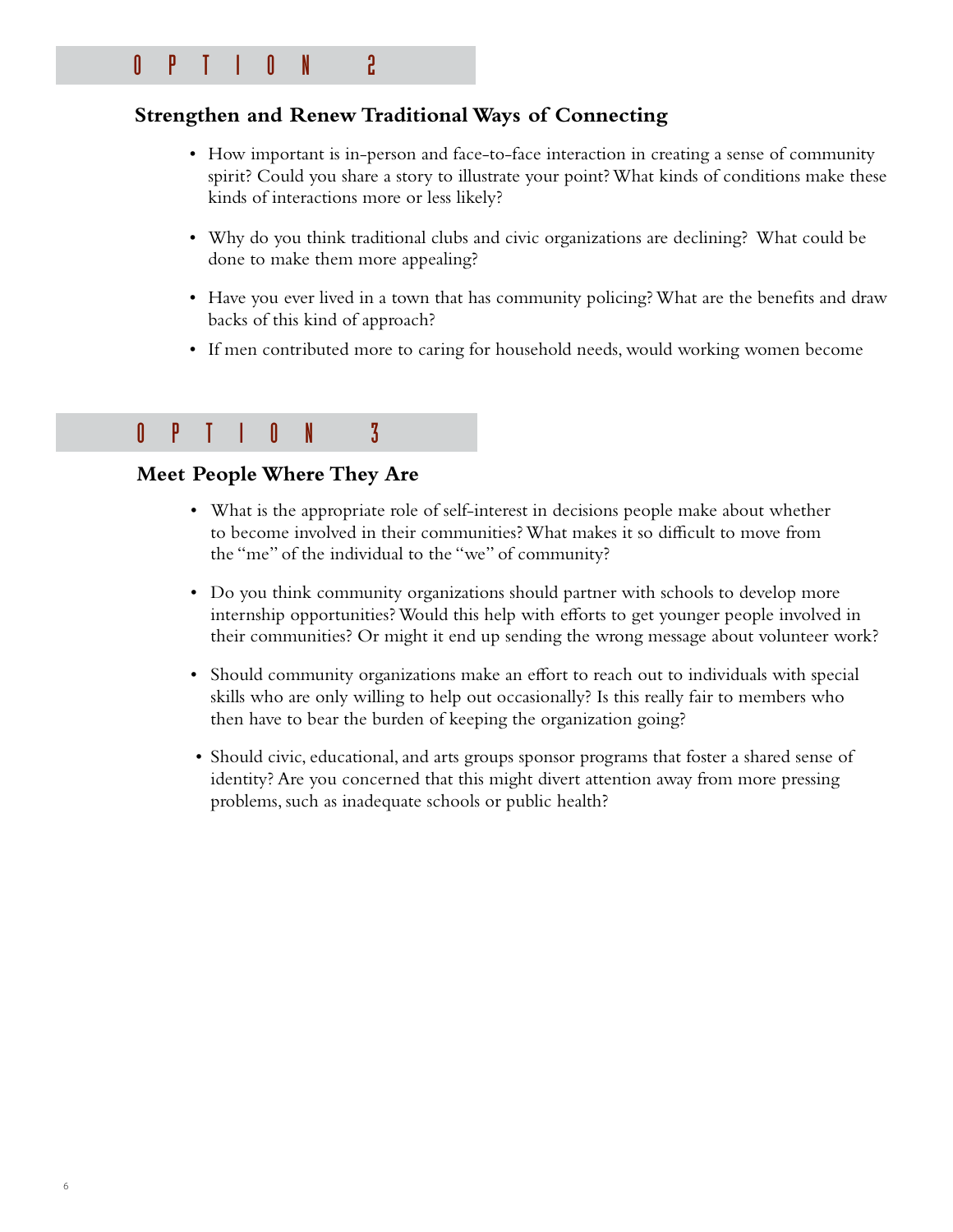# **Questionnaires**

Questionnaires play an important role in your local forum—and in the national NIF network. Filled out after the forum, they serve multiple purposes.They give participants an opportunity to reconsider their views in light of the experience they have just had and give them a chance to add to what was said or heard in the forum.

The questionnaires also serve a vital role outside the forum.As one means of capturing what happened in the forum, they provide information that can be used to communicate participants' views to others—to officeholders, to the media,and to other citizens. Some communities use questionnaires as part of the reports they generate on the outcomes of local forums.

Please return completed questionnaires to your moderator or to the Kettering Foundation, 200 Commons Road, c/o GFDWC Issue Guide, Dayton, Ohio 45459-2799.

# **The Role of the Moderator**

- to provide an overview of the deliberation process
- to ask probing questions about what's at stake in each issue and each option
- to encourage participants to direct their questions and responses to one another
- to remain neutral

Another important job for the moderator is to fill out the Moderator Response sheet at the end of this guide and return it with the questionnaires to Kettering Foundation, 200 Commons Road, Dayton, Ohio 45459-2799, c/o GFDWC Issue Guide.

### **For More Information**

**To post the dates and locations of your forums, e-mail: forums@nifi.org.**

**© Copyright 2013 General federation of Women's Clubs All rights reserved.**